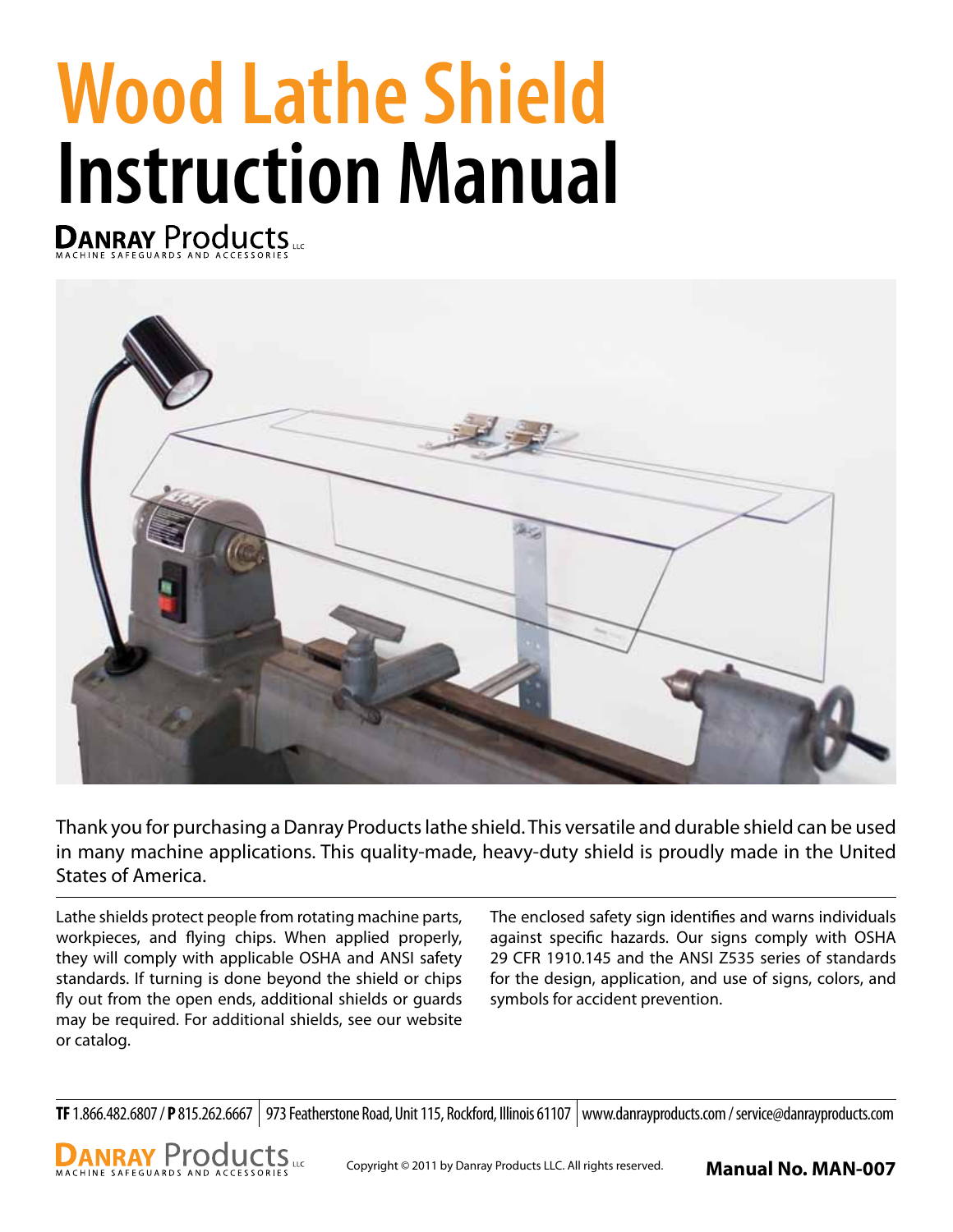# **Assembling and Installing the Shield**

The wood lathe shield assembly includes the shield, mounting brackets, hinge(s), bumper(s), and fasteners. To assemble, take all of the above components out of the shipping container, remove all protective packaging, and lay them out on a bench as illustrated in the drawing below or on the next page. First, assemble the hinge(s) to the shield. Then, assemble the shield to the attachment bracket using the fasteners provided. To make sure that all parts will align, do not tighten the fasteners until the shield is completely assembled on the lathe.

On the backside of the lathe, locate an area in approximately the center of the machine bed where the upright bracket can be mounted. Drill two 3⁄8" clearance holes on 11⁄4" centers. Mount the upright bracket to the machine bed using the spacers and threaded rods provided. If the spacers are too long, cut them to length. After the upright bracket is securely attached to the machine bed, install the shield by fastening the attachment bracket to the upright bracket. Align and tighten all fasteners and the installation will be complete.

### **If you are mounting the shield to a surface that has internal components or liquid, be careful AWARNING not to drill through this surface which may cause damage, leakage, or electrical shock.**



**Illustrated Below: Shield Assembly SHD-1024LW**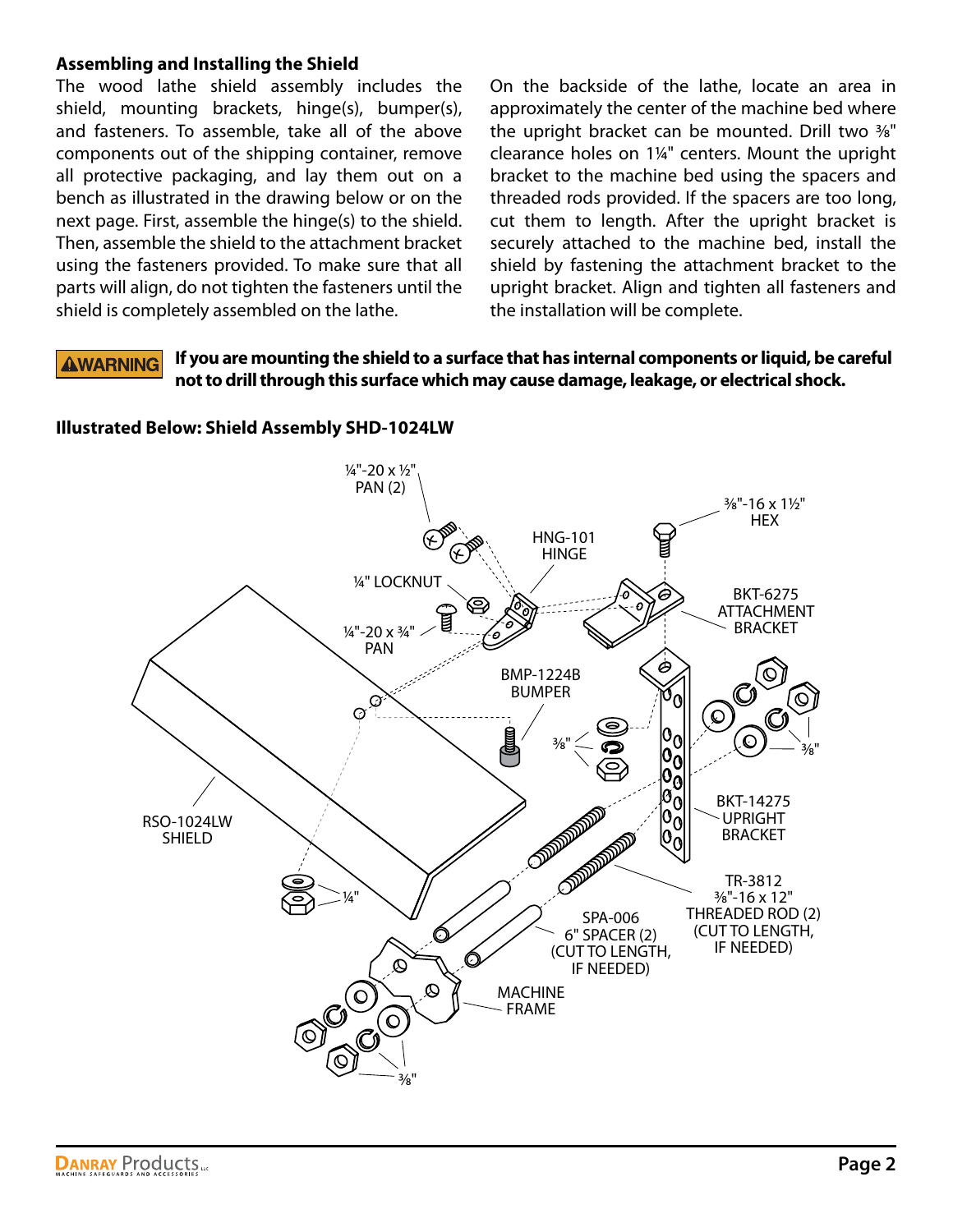### **Illustrated Below: Shield Assembly SHD-1642LW**



# **Installing the Optional Rear Shield**

The optional rear shield assembly includes the shield and fasteners. To install, attach the shield to the upright bracket using the fasteners provided as illustrated in the drawing below.

# **Illustrated Below: Optional Rear Shield Assemblies SHD-924LWR and SHD-2042LWR**